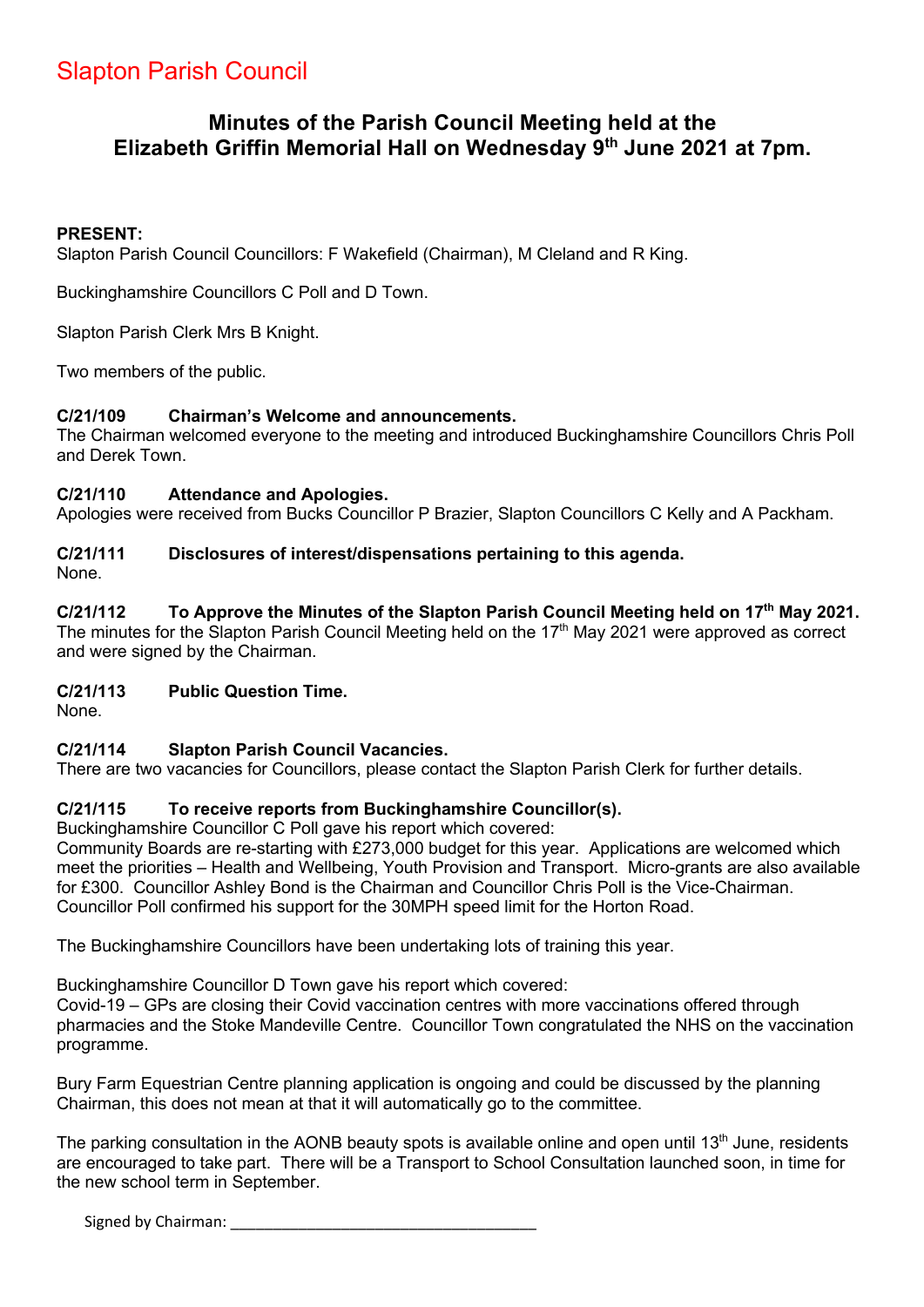## **C/21/116 Planning Application(s):**

No update.

#### **C/21/117 Footpaths, Bridleways and Roads.**

Councillor Cleland reported:

The Local Area Technician has informed Councillor Cleland that the 30MPH roundels can only be painted on the road where there are vertical signs adjacent, these could be painted onto the road at the same time as the white lines are re-painted in a future date. In the meantime, the existing roundels are very worn and faded and have been reported to Bucks using the Fix My Street App.

Horton speed restrictions – this is supported by all three Buckinghamshire Councillors. It was agreed to that the Clerk will write to the Community Board Co-Ordinator, Local Area Technician and Shane Thomas at Buckinghamshire Council regarding the 30MPH speed limit project.

Flooding outside of Grove Cottage – Matt Whincup (Local Area Technician) has looked at the flooding site. His email states that '*I have visited the site today and devised a plan of action to resolve the ponding issue. It is a lot of work just to drain a puddle! However, I have seen the video and can see that the water splashing on to the house from passing traffic is a nuisance.'* The resident concerned sees the problem in more urgent terms but sees this communique as a positive sign from the County.

- *1)* Further to his previous statement, *'For me to do this work we need to close the road as the site is directly opposite the traffic calming narrowing. I will likely have to give at least 12 weeks' notice for the closure, and I will of course let the parish know when I plan to close the road*. I will likely have the road closed for at least 2 days.*'*
- 2) Councillor Cleland proposed that Slapton Parish Council write to him soonest to put this plan into action.
- *3)* Matt Whincupp stated that this would be a good opportunity for any residents to do some drastic cutting back of their boundary hedges along the road. He states that the line of sight on approach to the traffic calming narrowing, 'is clearly as a result of the encroaching boundary hedge for Horton Hall. '*This road closure would be a perfect opportunity for the owner to get a contractor in to do some cutting back. A good meter width could be cut out of the hedge between the Horton Hall access and Garden Cottage. This would improve the visibility splay no end.'*
- 4) Councillor Cleland proposed a letter is drafted advising Horton residents about the proposed roadworks and road closure with a follow-on letter to Horton Hall advising them that TfB advice is for a meter width to be cut back as stated by Matt for vision splay purposes.
- 5) The hedge in question is pretty thin and a reduction in width of one meter will take all the height out of the hedge. It was suggested that perhaps the Parish Council can find a means to re-plant the hedge one meter back by way of replacement of the existing heavy traffic screen?

Mill Road, Slapton – Councillor Cleland gave the results of the traffic speeding survey undertaken between January – April which recorded 81,000 vehicles with less than 2% of vehicles exceeding 35MPH it was decided there is not a speeding problem in Mill Road.

#### **C/21/118 Recreation Ground**

Councillor Kelly was not present at the meeting and will report next month. Councillor King has met with John O'Dywer and has examined the RoSPA report, there are some maintenance works to be undertaken and Councillor King will report next month with the cost of the works.

## **C/21/119 Elizabeth Griffin Memorial/Slapton Village Hall**

No update, the annual report was heard at the Annual Meeting of Slapton Parish which followed.

## **C/21/120 Slapton Parish Council Website.**

Councillor Packham was not present. The new website is working well.

#### **C/21/121 Clerk's Report.**

This was circulated before the meeting and there were no further questions.

Signed by Chairman: \_\_\_\_\_\_\_\_\_